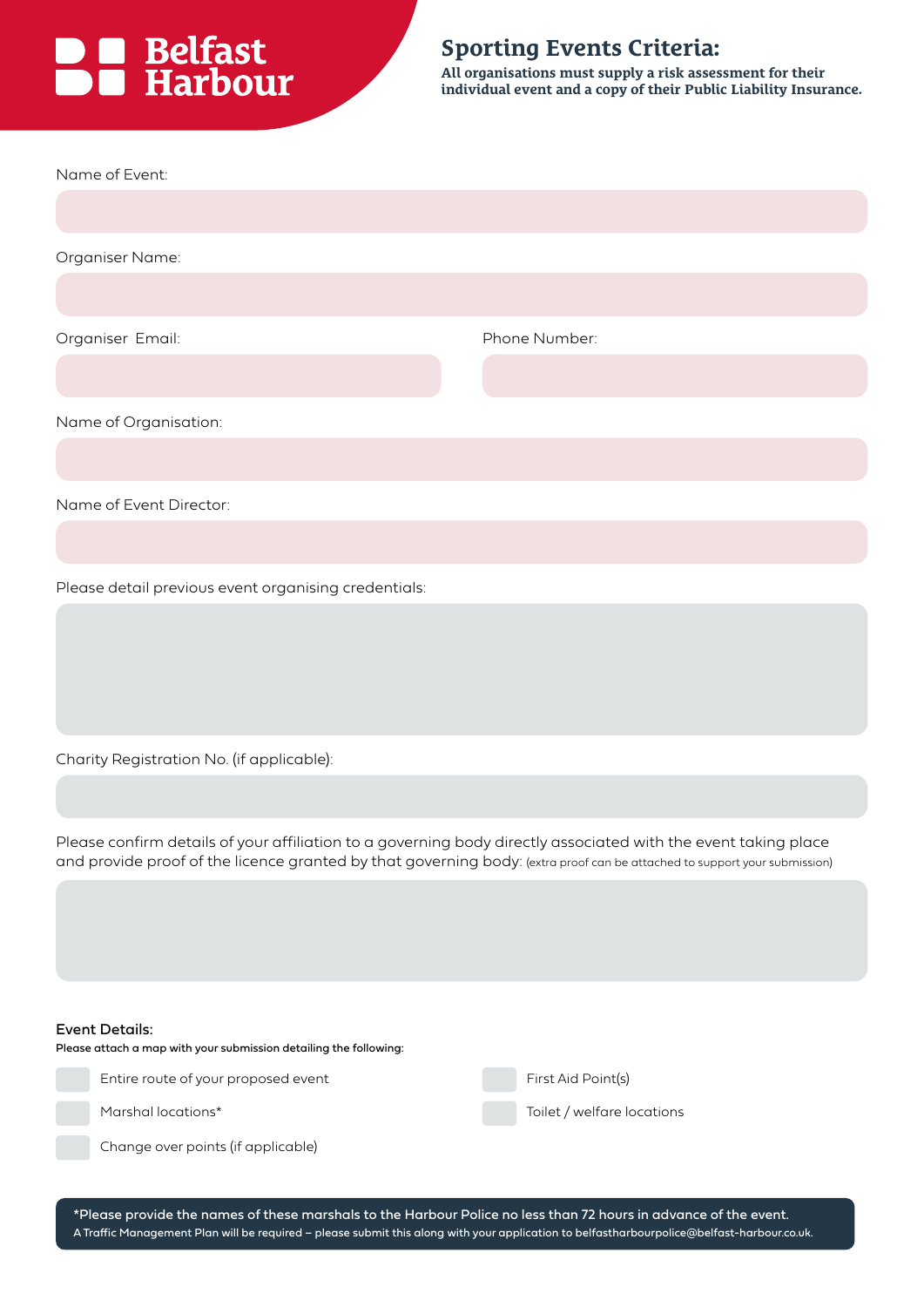# **DE** Belfast<br>**DE** Harbour

## **Sporting Events Criteria**

### Please provide the following event management details:

When and how the marshals will be briefed and who will be doing this briefing. Please provide details of what points you plan to cover. (BHP reserve the right to attend the briefing):

| How marshals will contact the event Director and/Harbour Police (i.e. by mobile phone or radio?): |  |
|---------------------------------------------------------------------------------------------------|--|
|                                                                                                   |  |

Confirmation that you will provide cones/barriers as required.

### Confirmation that the marshals will:

- have contact numbers for the medical services on duty;
- will know exactly where the medical services are positioned within the event site;
- will be able to tell competitors of their progress within the event;
- will be wearing luminous/bright jackets or tops (this helps competitors and police); and
- will remain at their posts until the last participant has passed

Confirmation of the number of water/energy stations and confirmation that there will be sufficient personnel at water stations:

Confirmation that there will be sufficient personnel to clear up discarded cups/bottles and details of how this be managed: